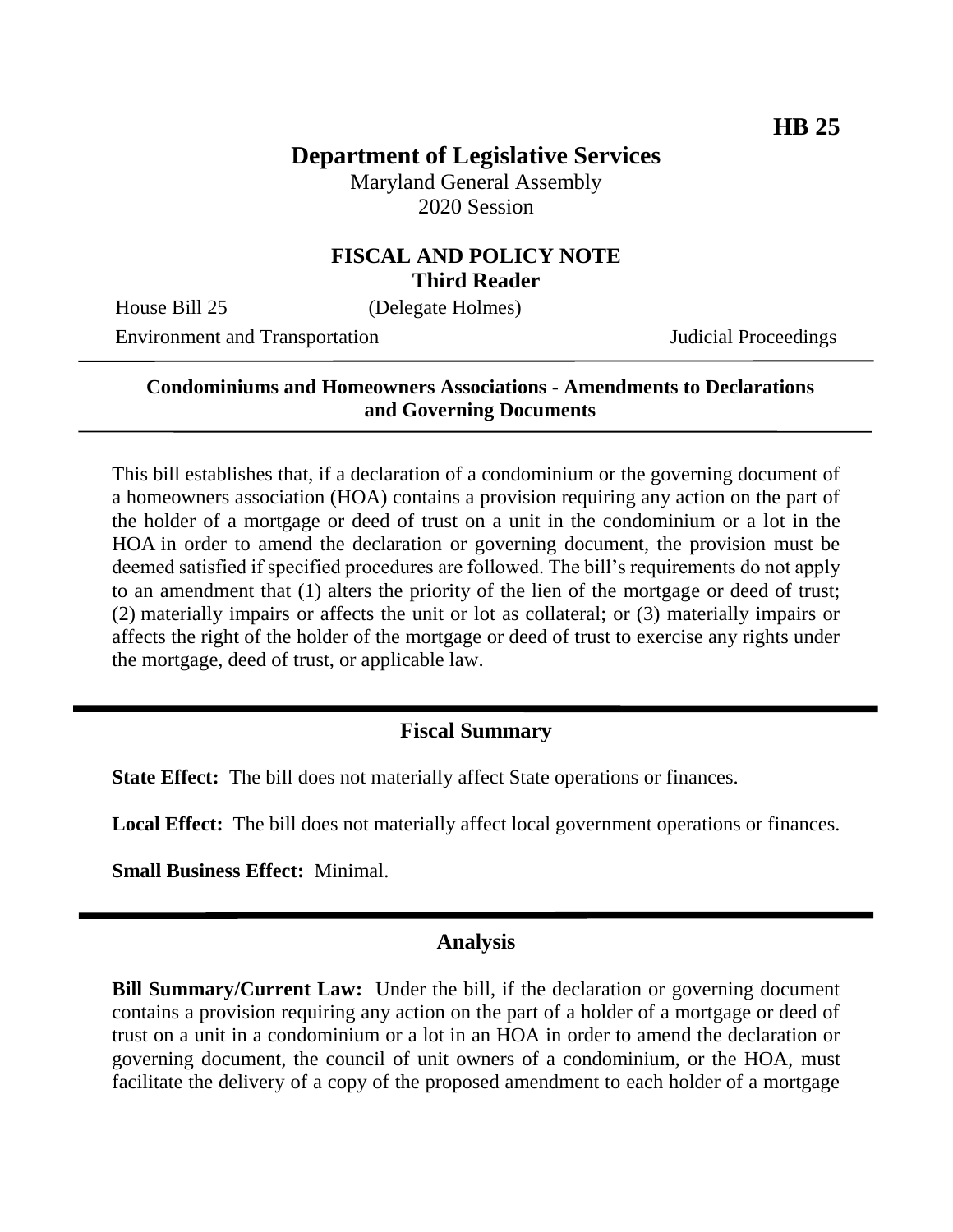or deed of trust entitled to notice. If a holder of the mortgage or deed of trust that receives the proposed amendment fails to object, in writing, within 60 days after the date of actual receipt of the proposed amendment, the holder is deemed to have consented to the adoption of the amendment.

Statute includes provisions similar to the bill, which apply only to amendments to the bylaws of a condominium.

The bill also repeals language that specifies that no provision of the Maryland Condominium Act may be construed to degrade any requirement in the declaration or bylaws of a condominium that all or a specified number of the mortgagees of the condominium units approve specified actions contemplated by the council of unit owners. There is no similar provision in statute applicable to HOAs.

**Background:** For more information about condominiums and HOAs, which are broadly referred to as common ownership communities, see the **Appendix – Common Ownership Communities**.

## **Additional Information**

**Prior Introductions:** HB 825 of 2019 passed the House and received a hearing in the Senate Judicial Proceedings Committee, but no further action was taken.

**Designated Cross File:** SB 293 (Senator West) - Judicial Proceedings.

**Information Source(s):** Office of the Attorney General (Consumer Protection Division); Judiciary (Administrative Office of the Courts); Department of Legislative Services

| <b>Fiscal Note History:</b> | First Reader - January 24, 2020  |
|-----------------------------|----------------------------------|
| an/ikb                      | Third Reader - February 21, 2020 |

Analysis by: Donavan A. Ham Direct Inquiries to:

(410) 946-5510 (301) 970-5510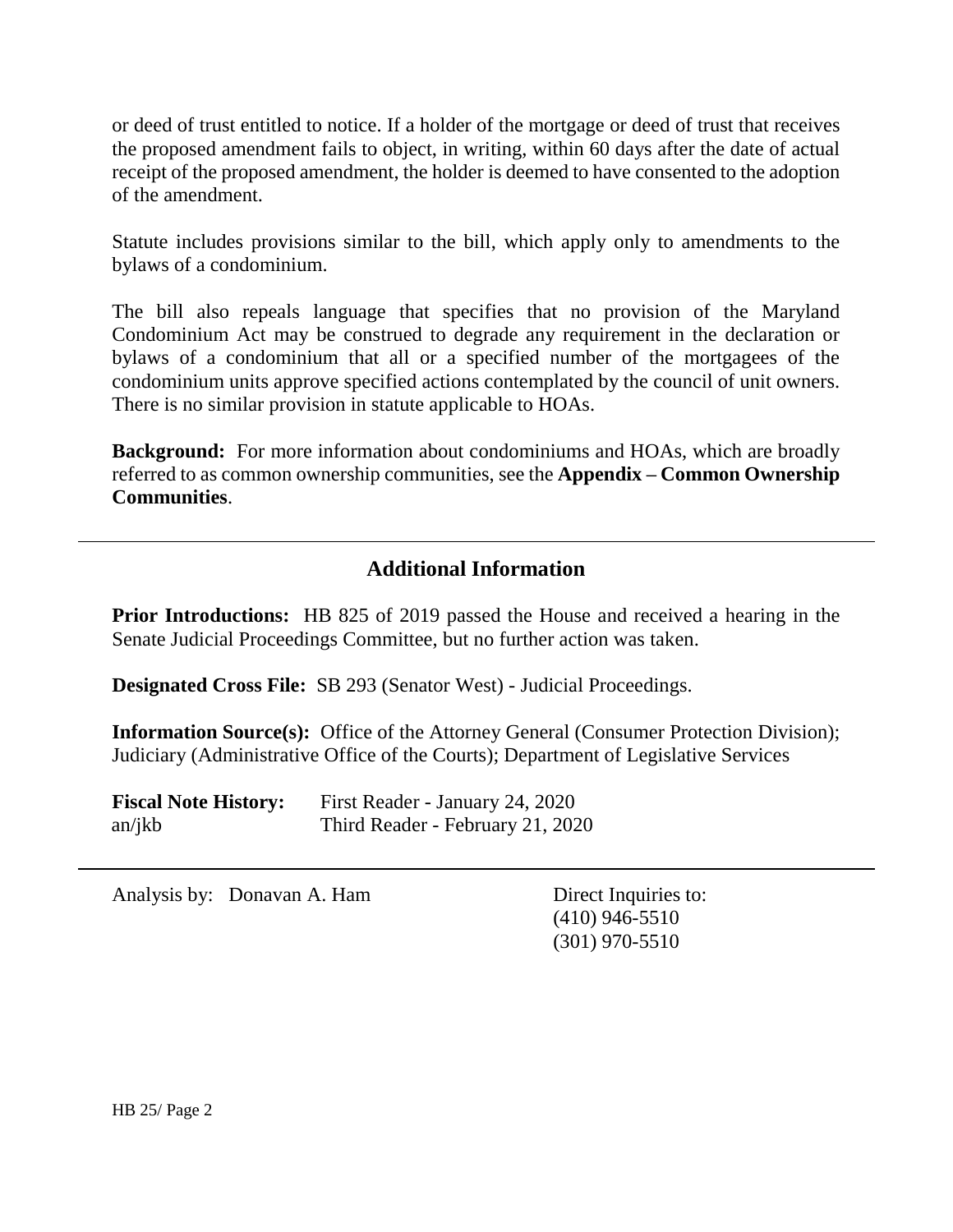# **Appendix – Common Ownership Communities**

When a person purchases a single-family home, condominium, or an interest in a cooperative housing corporation, he or she may also be required to join an association of owners, which is intended to act in the common interests of all the homeowners, condominium unit owners, or cooperative owners in the community. Collectively, these associations are often referred to as common ownership communities (COCs). In Maryland, a growing number of newly constructed or newly converted residences are located in some form of a COC.

The affairs of a condominium are governed by a council of unit owners, which comprises all unit owners. Among other powers, the council of unit owners has the power to impose assessments on the unit owners to pay common expenses. A council of unit owners may delegate its powers to a board of directors, officers, or a managing agent. Condominiums are governed under Title 11 of the Real Property Article.

Many new housing developments are subject to a homeowners association (HOA) that is created by a governing document and has the authority to impose mandatory fees on lots in the development in connection with the provision of services or for the benefit of the lots, the lot owners, or the common areas. HOAs are governed under Title 11B of the Real Property Article.

A "cooperative housing corporation" or "cooperative" is a corporation that owns real property. A resident of a cooperative does not own his or her unit; rather, the person owns an interest in the corporation, which leases the unit to the person for residential use. Cooperatives are governed by the laws in Title 5, Subtitle 6B of the Corporations and Associations Article.

Condominiums and HOAs may be authorized by their governing documents to impose liens on units or lots to collect unpaid assessments or fees. In a cooperative, the governing documents usually provide for the collection of delinquent fees, and evictions for unpaid fees are generally pursued by way of a landlord-tenant action.

#### *Number of Common Ownership Communities in Maryland*

Since registration of the various COCs is not required statewide, the exact number of COCs in Maryland is unknown. However, public offering statements for condominium regimes are required by law to be registered with the Secretary of State (SOS). SOS registration records show that, as of December 2019, 2,713 condominium regimes have been registered with the State. The State Department of Assessments and Taxation, which maintains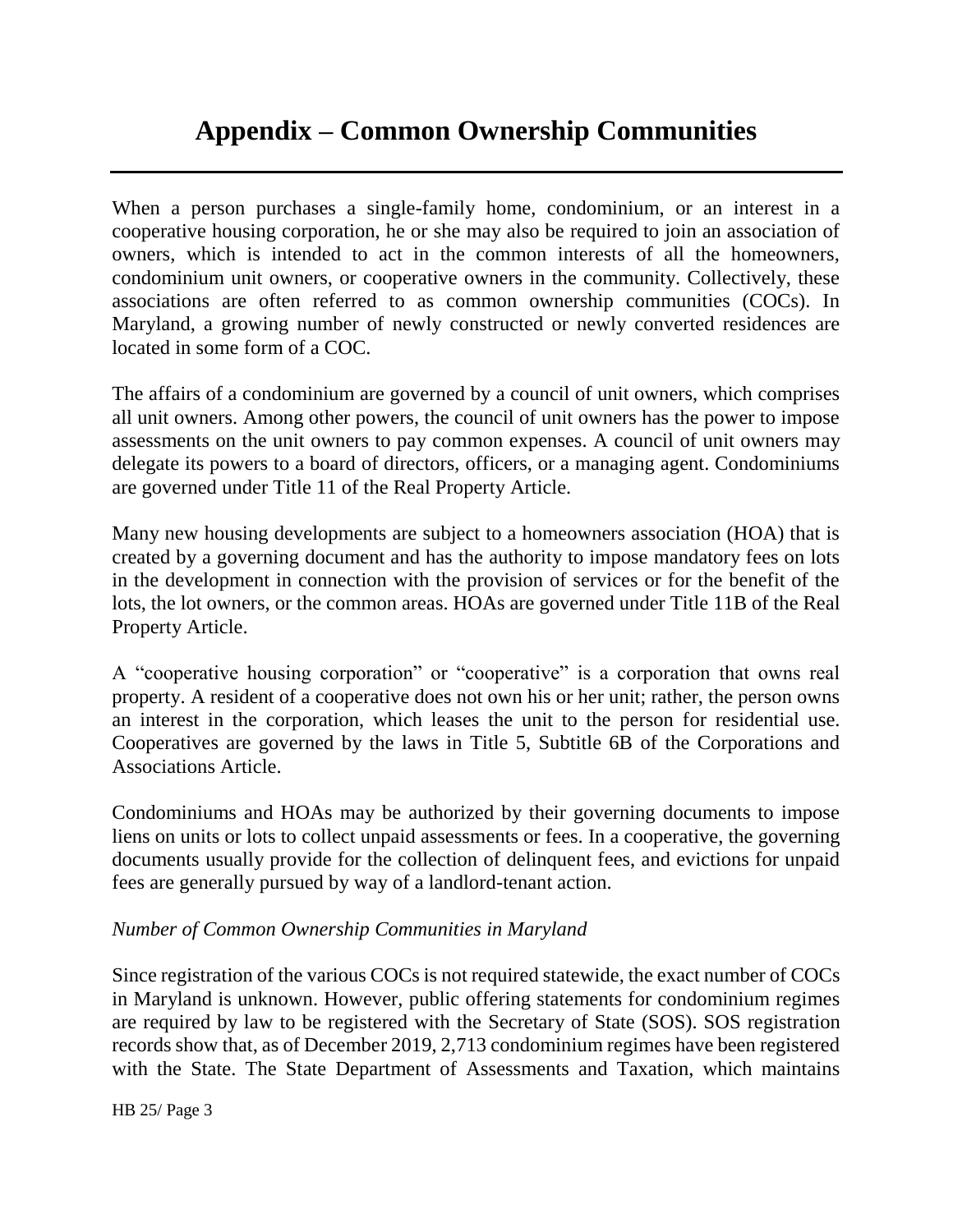assessment records based on class of property, reports there were 225,038 condominium units (both commercial and residential) in the State as of July 2019. The Foundation for Community Association Research estimated there were 1.0 million residents living in 6,775 community associations in the State in 2018.

### *Task Force on Common Ownership Communities*

With a growing number of Marylanders residing in COCs, and evidence that some COCs had issues with governance, dispute resolution, and financial stability, the General Assembly created the Task Force on Common Ownership Communities in 2005 (Chapter 469 of 2005). The issues addressed by the task force included the education and training needs of COC boards and prospective buyers, availability of alternative dispute resolution services, special considerations of aging COCs, collection of assessments, and resale of homes within COCs. The task force met 10 times, held five public hearings, and submitted its final report in December 2006. The report's findings and recommendations have served, in subsequent years, as the basis for numerous pieces of legislation intended to improve the operation of COCs. This legislation, enacted from 2007 through 2017:

- authorized a group of three or more unit or lot owners in a condominium or HOA to petition a circuit court to appoint a receiver in specified situations frequently found in aging communities (Chapter 321 of 2007);
- gave the Consumer Protection Division within the Office of the Attorney General increased authority over violations of the Maryland Homeowners Association Act (Chapter 593 of 2007);
- eased restrictions on the ability of condominiums and HOAs to amend their governing documents (Chapters 144 and 145 of 2008 and Chapter 480 of 2017);
- strengthened the transition process from developer to the governing body of a condominium or HOA by allowing the governing body to terminate specified contracts and requiring the developer to provide specified documents (Chapters 95 and 96 of 2009);
- required the governing body of a COC to purchase fidelity insurance or a fidelity bond covering various acts of malfeasance by COC officers, directors, and other specified employees and agents (Chapters 77 and 78 of 2009 and Chapter 615 of 2010);